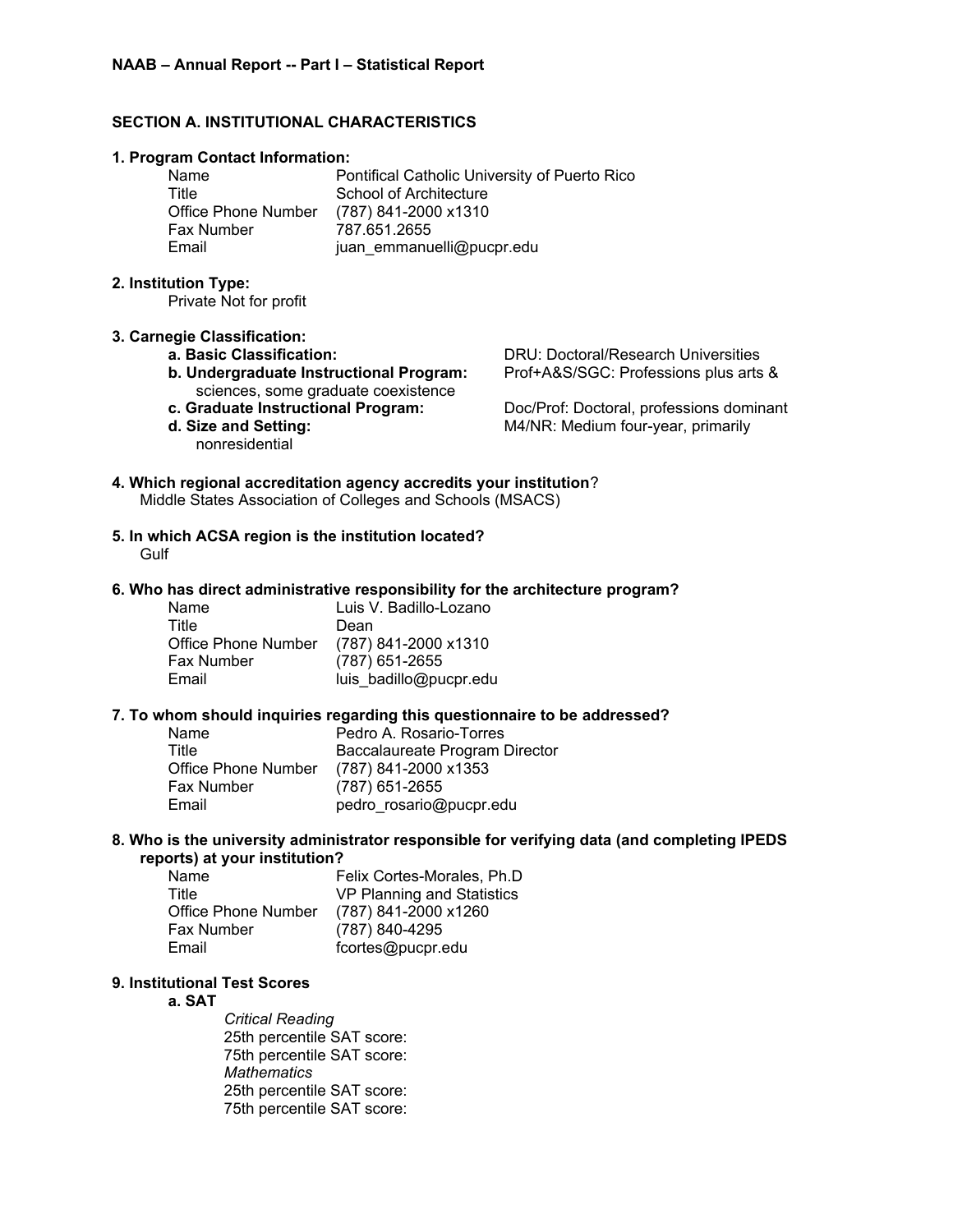*Writing* 25th percentile SAT score: 75th percentile SAT score:

### **b. ACT**

25th percentile ACT score: 75th percentile ACT score:

## **c. Graduate Record Examination (GRE)**

Verbal: (200-800) Quantitative: (200-800) Analytical:  $(0.0 - 6.0)$ 

## **SECTION B – NAAB-ACCREDITED ARCHITECTURE PROGRAMS**

## **1. DEGREE PROGRAMS**

**a. Which NAAB accredited / candidate degree programs were offered during the last fiscal year?** (B. Arch, M. Arch, D. Arch)

#### **Accredited**

B. Architecture **Candidate** N/A

**b. Did your institution offer any pre-professional architecture degree programs during the last fiscal year?** No

|  | Degree Type | <b>Available?</b> | Full Degree Title |
|--|-------------|-------------------|-------------------|
|--|-------------|-------------------|-------------------|

**c. Did your institution offer any post-professional architecture degree programs during the last fiscal year?**

No

**Full Degree Title**

- *2.* **Does your institution have plans to initiate any new NAAB-accredited degree programs?** No
- **3. Does your institution have plans to discontinue any of its NAAB-accredited degree programs?** No
- **4. What academic year calendar type does your institution have?** 2 Semesters or Trimester

## **5. Articulation Agreements**

Does the architecture program have articulation agreements with local community colleges? No

If yes, how many articulation agreements does the program have?

Does the articulation agreement include the B. Arch. degree program? No

Is the articulation agreement for a four-year preprofessional degree? No

#### **6. Credit Hours for Completion for each program:**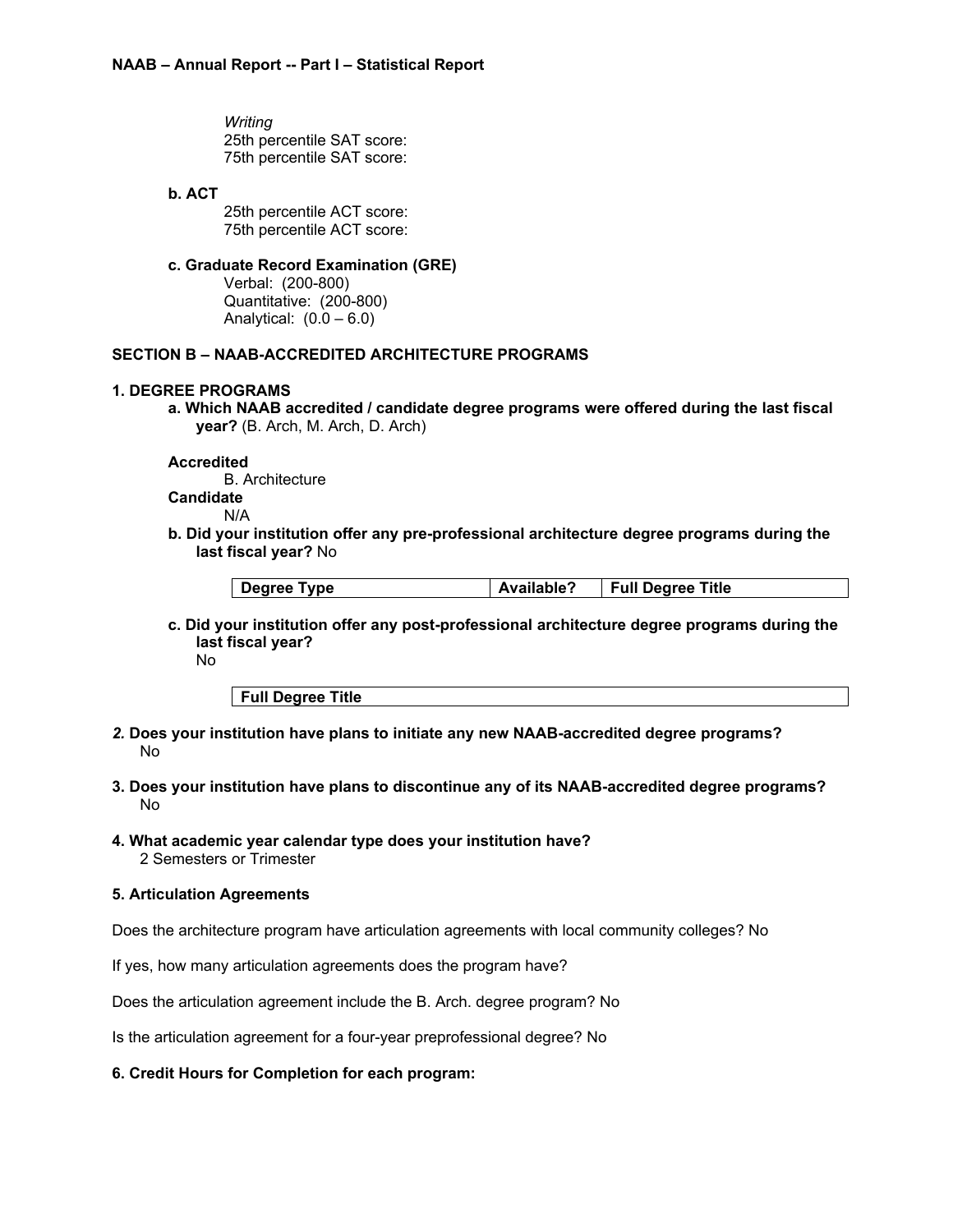- a. Indicate the total number of credit hours taken at your institution to earn each NAAB accredited/candidate degree program offered by your institution: B. Architecture: 185
- b. By degree, what is the distribution of credit hours in the following: General Education, Professional, and Electives?

B. Architecture: General Education: 47 Professional: 129 Electives: 9

- **7. Average credit hours per student per term by degree program?** B. Architecture: 15
- **8. Is your degree program(s) offered in whole, or in part, at more than one campus or location** No

If YES, please provide location and credit hours offered.

| City and State | <b>Credit Hours</b><br>Country |
|----------------|--------------------------------|
|----------------|--------------------------------|

## **SECTION C –TUITION, FEES AND FINANCIAL SUPPORT FOR STUDENTS IN NAAB-ACCREDITED PROGRAMS**

- **1.** Tuition is defined as "the amount of tuition and required fees covering a full academic year most frequently charged to students for instructional services."
	- a. What were the tuition and fees for the institution for the last fiscal year?
		- B. Architecture: Full-Time Student \$305.00 (Tuition), \$505.00 (Fees); Part-Time Student \$305.00 (Tuition), \$505.00 (Fees);
	- b. Does the institution offer discounted or differential tuition for a NAAB-accredited degree program? Yes
	- c. Is a summer session required for any portion of your accredited degree program(s)? Yes If yes, what is the additional tuition and fees for the summer program? The rates are as follows: Full-Time Student \$305.00 (Tuition), \$255.00 (Fees); Part-Time Student \$305.00 (Tuition), \$255.00 (Fees);
	- d. Does the institution offer discounted or differential tuition for summer courses for a NAAB accredited degree program? No

**2. Financial Aid:** What was the percent of students financial aid at both the institutional and architecture program levels (grants, loans, assistantships, scholarships, fellowships, tuition waivers, tuition discounts, veteran's benefits, employer aid [tuition reimbursement] and other monies [other than from relatives/friends] provided to students to meet expenses? *This includes Title IV subsidized and unsubsidized loans provided directly to student) provided by the institution to students enrolled in each program(s) leading to a NAAB accredited degree during the last fiscal year.*

| <b>Grant Type</b>      | % Students Receiving Aid | <b>Average Amount by</b><br><b>Types of Aid</b> |
|------------------------|--------------------------|-------------------------------------------------|
| a. Institution Federal | 80%                      | 4731                                            |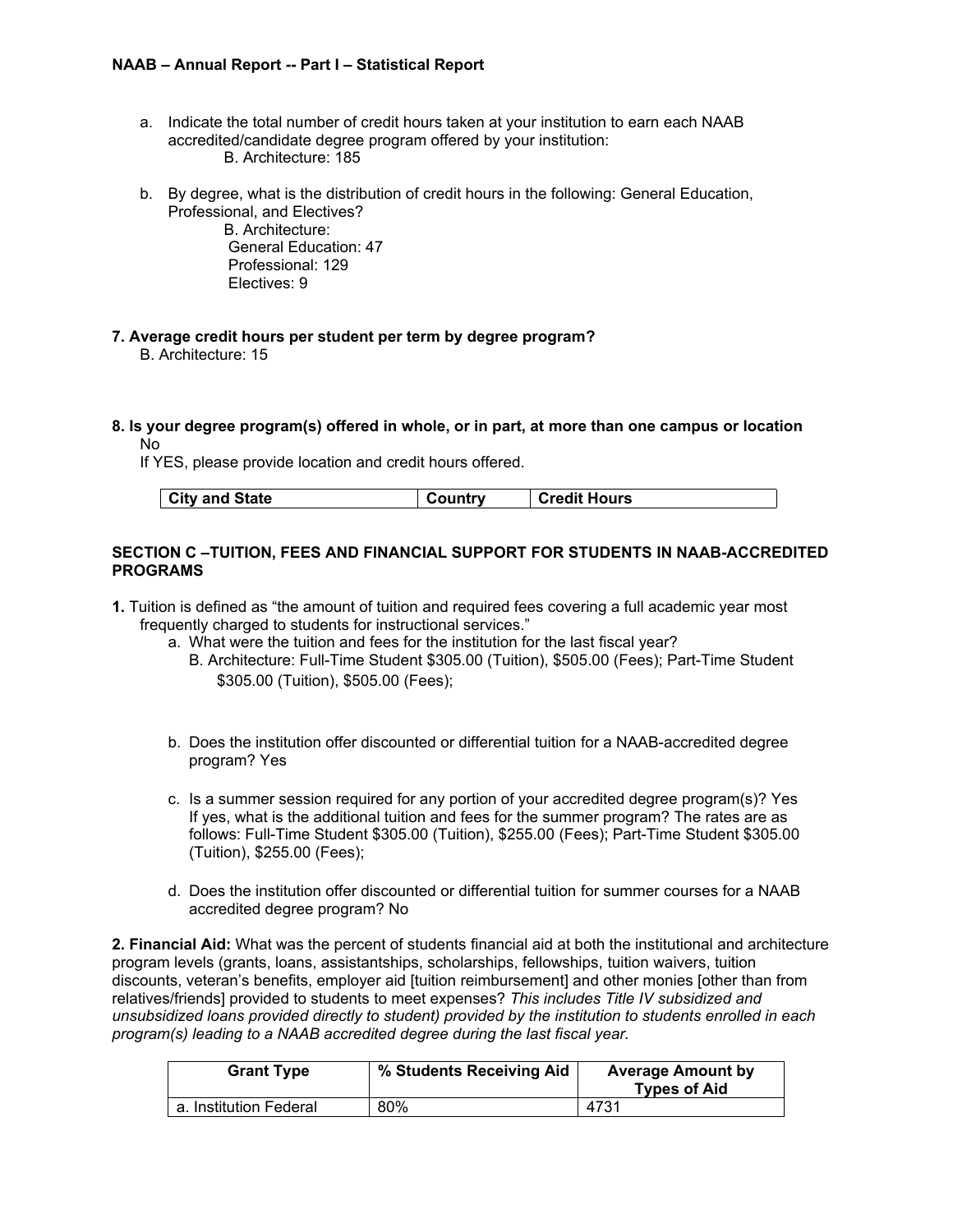| Grants                       |     |      |
|------------------------------|-----|------|
| a. Institution State/Local   | 16% | 279  |
| Grants                       |     |      |
| a. Institution Institutional | 14% | 821  |
| Grants                       |     |      |
| a. Institution Student       | 50% | 4783 |
| Loans                        |     |      |
| b. Architecture Program      | 74% | 4411 |
| <b>Federal Grants</b>        |     |      |
| b. Architecture Program      | 27% | 700  |
| State/Local Grants           |     |      |
| b. Architecture Program      | 13% | 428  |
| <b>Institutional Grants</b>  |     |      |
| b. Architecture Program      | 73% | 6829 |
| <b>Student Loans</b>         |     |      |

**3. Graduate Assistantships** (What was the total number of graduate-level students employed on a parttime basis for the primary purpose of assisting in classroom or laboratory instruction or in the conduct of research during the last fiscal year (Jul 1 – Jun 30) within the NAAB-accredited programs offered by your institution? *Please include: graduate assistant, teaching assistant, teaching associate, teaching fellow or research assistant in your calculation.*

## **SECTION D – STUDENT CHARACTERITICS FOR NAAB-ACCREDITED AND PREPROFESSIONAL DEGREE PROGRAMS**

## **1. Entering Students:**

| Race                                         | <b>Male</b><br><b>Full</b><br>Time | <b>Male</b><br>Part<br>Time | Female<br><b>Full</b><br>Time | Female<br>Part<br><b>Time</b> | <b>TOTAL</b><br><b>Full</b><br>Time | <b>TOTAL</b><br>Part<br>Time | <b>GRAND</b><br><b>TOTAL</b> |
|----------------------------------------------|------------------------------------|-----------------------------|-------------------------------|-------------------------------|-------------------------------------|------------------------------|------------------------------|
| American Indian or Alaska<br><b>Native</b>   | $\mathbf 0$                        | 0                           | 0                             | 0                             | 0                                   | 0                            | $\mathbf 0$                  |
| Asian                                        | $\Omega$                           | 0                           | $\mathbf 0$                   | $\Omega$                      | $\Omega$                            | 0                            | $\Omega$                     |
| Native Hawaiian or other<br>Pacific Islander | $\mathbf 0$                        | 0                           | $\mathbf 0$                   | $\mathbf{0}$                  | $\Omega$                            | $\Omega$                     | $\mathbf 0$                  |
| <b>Black or African American</b>             | $\Omega$                           | 0                           | $\Omega$                      | $\Omega$                      | 0                                   | 0                            | $\mathbf 0$                  |
| Hispanic/Latino                              | 36                                 |                             | 25                            | $\Omega$                      | 61                                  |                              | 62                           |
| White                                        | 0                                  | 0                           | $\mathbf 0$                   | $\Omega$                      | 0                                   | 0                            | $\mathbf 0$                  |
| Two or more races                            | 0                                  | 0                           | $\mathbf 0$                   | $\mathbf{0}$                  | 0                                   | 0                            | $\mathbf 0$                  |
| Nonresident alien                            | $\Omega$                           | 0                           | $\mathbf 0$                   | $\Omega$                      | 0                                   | $\Omega$                     | $\mathbf 0$                  |
| Race and ethnicity unknown                   | $\mathbf{0}$                       | 0                           | $\mathbf 0$                   | $\mathbf{0}$                  | 0                                   | 0                            | $\mathbf 0$                  |
| <b>TOTAL</b>                                 | 36                                 |                             | 25                            | $\mathbf{0}$                  | 61                                  |                              | 62                           |

B.Architecture Total Entering:: 62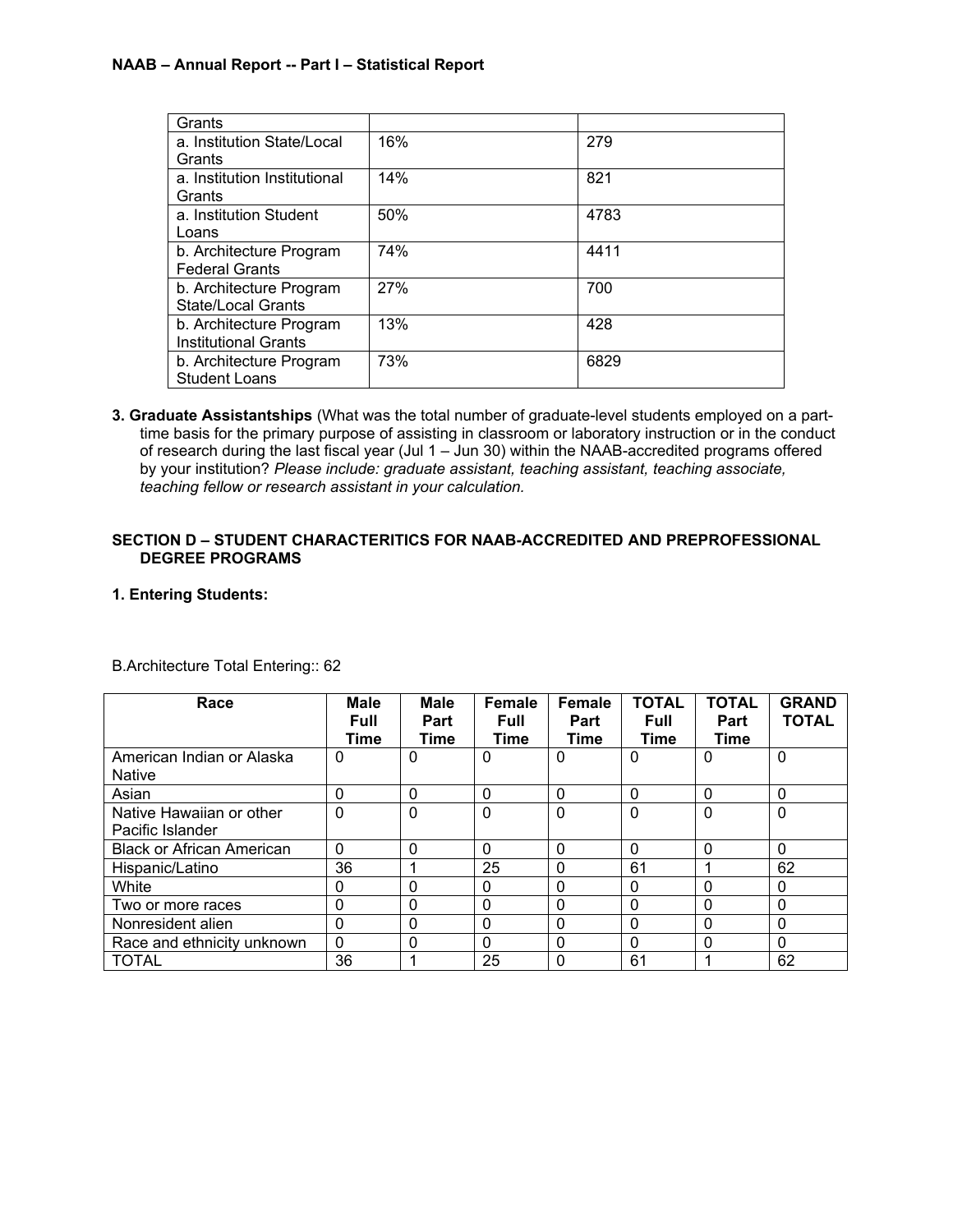## **2. Total undergraduate/graduate architecture enrollment in NAAB accredited program by race/ethnicity.**

| Race                                         | <b>Male</b><br><b>Full</b><br>Time | <b>Male</b><br>Part<br>Time | <b>Female</b><br><b>Full</b><br>Time | Female<br>Part<br>Time | <b>TOTAL</b><br><b>Full</b><br>Time | <b>TOTAL</b><br>Part<br>Time | <b>GRAND</b><br><b>TOTAL</b> |
|----------------------------------------------|------------------------------------|-----------------------------|--------------------------------------|------------------------|-------------------------------------|------------------------------|------------------------------|
| American Indian or Alaska<br><b>Native</b>   | $\mathbf 0$                        | 0                           | $\Omega$                             | $\Omega$               | $\Omega$                            | $\Omega$                     | $\mathbf 0$                  |
| Asian                                        | $\Omega$                           | $\Omega$                    | $\mathbf 0$                          | $\Omega$               | $\Omega$                            | $\Omega$                     | $\mathbf{0}$                 |
| Native Hawaiian or other<br>Pacific Islander | $\mathbf{0}$                       | $\mathbf{0}$                | $\mathbf 0$                          | $\Omega$               | 0                                   | $\Omega$                     | $\mathbf 0$                  |
| <b>Black or African American</b>             | $\Omega$                           | $\Omega$                    | $\mathbf 0$                          | $\Omega$               | $\Omega$                            | $\Omega$                     | $\Omega$                     |
| Hispanic/Latino                              | 167                                | 20                          | 103                                  | 9                      | 270                                 | 29                           | 299                          |
| White                                        | 0                                  | 0                           | $\mathbf 0$                          | $\Omega$               | 0                                   | $\Omega$                     | 0                            |
| Two or more races                            | 0                                  | 0                           | 0                                    | $\Omega$               | 0                                   | $\Omega$                     | $\mathbf{0}$                 |
| Nonresident alien                            | $\Omega$                           | 0                           | $\mathbf 0$                          | 0                      | 0                                   | $\Omega$                     | $\mathbf{0}$                 |
| Race and ethnicity unknown                   | $\Omega$                           | 0                           | $\mathbf 0$                          | $\Omega$               | 0                                   | $\Omega$                     | 0                            |
| <b>TOTAL</b>                                 | 167                                | 20                          | 103                                  | 9                      | 270                                 | 29                           | 299                          |

## **SECTION E -- DEGREES AWARDED**

**1. What is the total number of NAAB-accredited degrees that were awarded in the last fiscal year?**

| Degrees Awarded B. Architecture: |  |
|----------------------------------|--|
|----------------------------------|--|

| Race                                      | <b>Male</b> | <b>Female</b> | TOTAL |
|-------------------------------------------|-------------|---------------|-------|
| American Indian or Alaska Native          |             |               |       |
| Asian                                     |             |               |       |
| Native Hawaiian or other Pacific Islander |             |               |       |
| <b>Black or African American</b>          |             |               |       |
| Hispanic/Latino                           | 31          | 17            | 48    |
| White                                     |             |               |       |
| Two or more races                         |             |               |       |
| Nonresident alien                         |             |               |       |
| Race and ethnicity unknown                |             |               |       |
| <b>TOTAL</b>                              | 31          |               | 48    |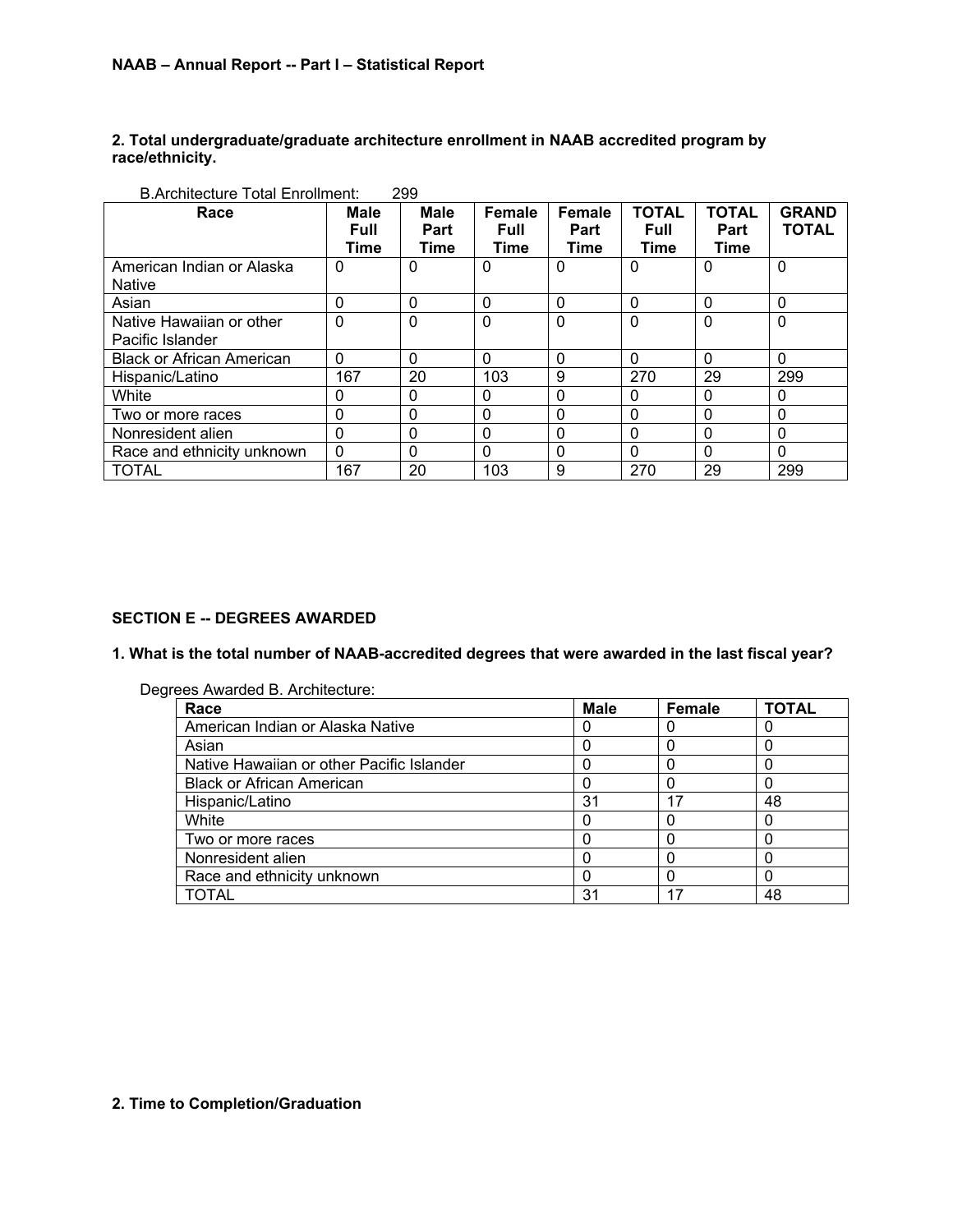- **a. Time to completion equals the total number of semesters/quarters to complete the degree:** B. Architecture 10
- **b. Percentage of students that graduate in "normal time to completion":**

B. Architecture 19%

#### **3. Graduation rate for B. Arch programs**

Graduation rate for Institution: 37 Graduation rate for B. Architecture programs: 19

#### **SECTION F -- RESOURCES FOR NAAB-ACCREDITED PROGRAMS**

## **1. What is the total number of permanent workstations (studio desks) that can be assigned to students enrolled in design studios?**

Main Campus 366 Other Locations

**2. Are your students required to have a laptop computer?**

No

**3. Any portion of the program offered online? (NAAB accredited program only)**

## No

If yes, how many credit hours

**4. Please indicate which of the following learning resources are available to all students enrolled in NAAB-accredited degree programs(s).**

| <b>Resource Type</b>                  | Available? |
|---------------------------------------|------------|
| Shop                                  | Yes        |
| <b>Computer Facilities (Lab)</b>      | Yes        |
| <b>Computer Output Facilities</b>     | Yes        |
| (Plotters, Specialized plotting)      |            |
| <b>Digital Fabrication Facilities</b> | Yes        |
| <b>Wireless Network</b>               | Yes        |
| Image Collection (Slide Library)      | Nο         |
| Photo Studio/Darkroom                 | No         |
| <b>Lecture Series</b>                 | Yes        |
| Gallery/Exhibits                      | Yes        |
| Other                                 | Nο         |

If other resources are available, please describe:

#### **5. Financial Resources**

**a. Total Revenue from all sources \$**2058210

## **b. Expenditures**

i. Instruction **\$**1460274

- ii. Capital **\$**81265
- iii. Overhead **\$**1078435
- **c. Per Student Expenditure:** What is the average per student expenditure for students enrolled in a NAAB accredited degree program. *This is the total amount of goods and services, per student, used to produce the educational services provided by the NAAB-accredited program.*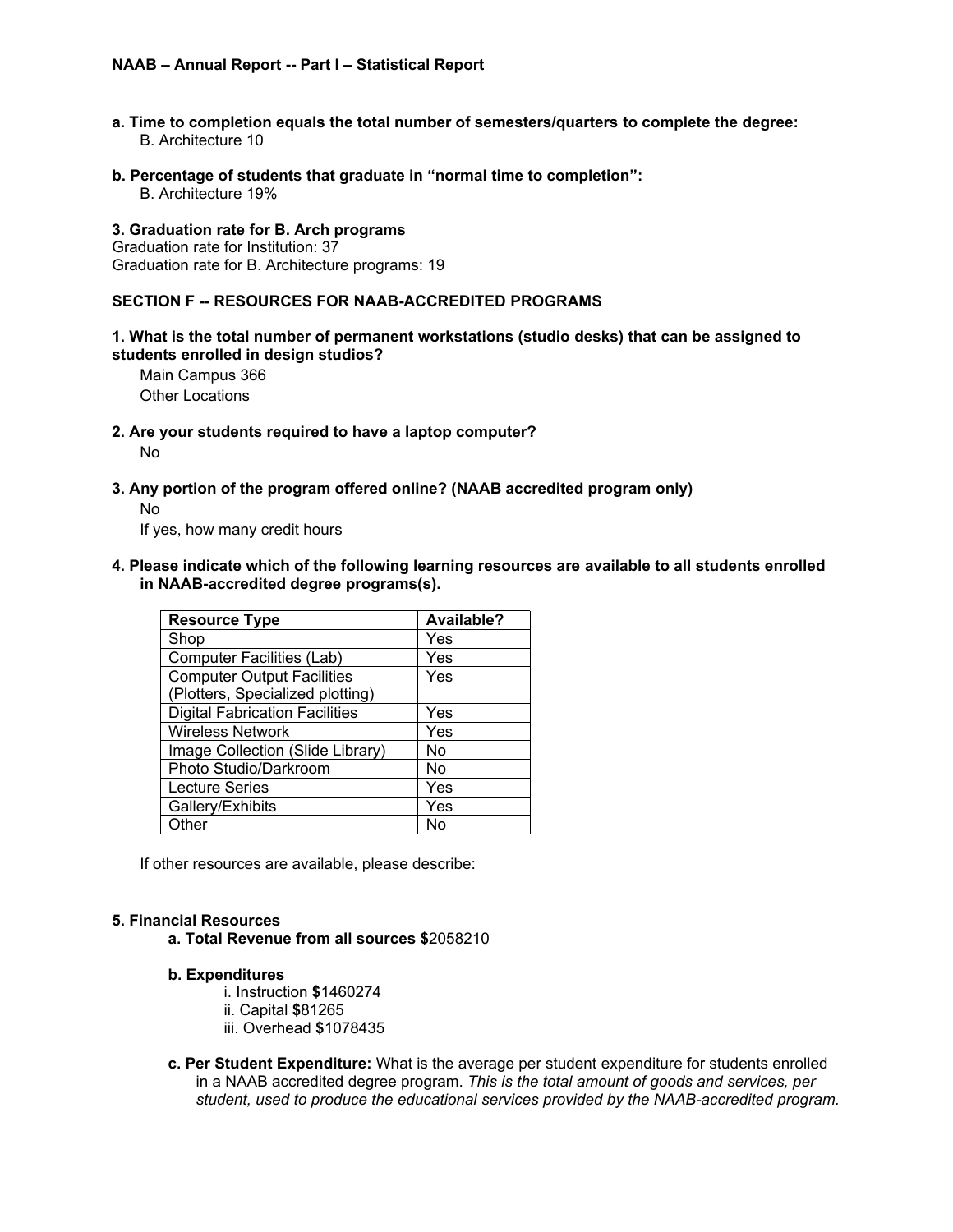## **Instruction + Overhead / FTE Enrollment:** 9198

## **SECTION G - HUMAN RESOURCE SUMMARY (Architecture Program)**

## **1. Credit Hours Taught** (needs definition and perhaps example)

- a. Total credit hours taught by full time faculty: 24
- b. Total credit hours taught by part time faculty: 0
- c. Total credit hours taught by adjunct faculty: 399

## **2. Instructional Faculty**

## **a. Full-time Instructional Faculty (Professor, Associate Professor, Assistant Professor, Instructor):**

## FullTime Professor

| Race                                         | Tenured<br>Male | Tenured<br>Female | Tenure-<br>Track<br>Male | Tenure-<br>Track<br>Female | Non-<br>Tenure-<br>Track<br>Male | Non-<br>Tenure-<br>Track<br>Female | <b>TOTAL</b><br><b>Male</b> | <b>TOTAL</b><br>Female | <b>GRAND</b><br><b>TOTAL</b> |
|----------------------------------------------|-----------------|-------------------|--------------------------|----------------------------|----------------------------------|------------------------------------|-----------------------------|------------------------|------------------------------|
| American Indian or<br>Alaska Native          | 0               | $\Omega$          | $\Omega$                 | $\Omega$                   | 0                                | $\Omega$                           | 0                           | $\mathbf{0}$           | 0                            |
| Asian                                        | 0               | $\Omega$          | $\mathbf 0$              | $\Omega$                   | $\Omega$                         | $\Omega$                           | $\Omega$                    | $\Omega$               | $\Omega$                     |
| Native Hawaiian or<br>other Pacific Islander | $\Omega$        | $\Omega$          | $\Omega$                 | $\Omega$                   | $\Omega$                         | $\Omega$                           | $\mathbf{0}$                | $\Omega$               | $\Omega$                     |
| <b>Black or African</b><br>American          | 0               | $\Omega$          | $\Omega$                 | $\Omega$                   | $\mathbf 0$                      | $\Omega$                           | $\Omega$                    | $\Omega$               | $\Omega$                     |
| Hispanic/Latino                              | 0               | $\Omega$          | $\mathbf 0$              | $\Omega$                   | $\Omega$                         | $\Omega$                           | 0                           | 0                      | $\Omega$                     |
| White                                        | 0               | $\Omega$          | 0                        | $\Omega$                   | $\Omega$                         | $\Omega$                           | $\Omega$                    | 0                      | 0                            |
| Two or more races                            | 0               | $\Omega$          | 0                        | $\Omega$                   | 0                                | $\Omega$                           | $\Omega$                    | 0                      | 0                            |
| Nonresident alien                            | 0               | $\Omega$          | $\mathbf 0$              | 0                          | 0                                | 0                                  | $\Omega$                    | 0                      | $\Omega$                     |
| Race and ethnicity<br>unknown                | 0               | $\Omega$          | $\Omega$                 | $\Omega$                   | $\Omega$                         | $\Omega$                           | $\Omega$                    | $\Omega$               | $\Omega$                     |
| <b>TOTAL</b>                                 | 0               | $\mathbf{0}$      | 0                        | $\Omega$                   | $\Omega$                         | $\Omega$                           | 0                           | $\Omega$               | $\Omega$                     |

#### FullTime Associate Professor

| Race                                         | <b>Tenured</b><br>Male | Tenured<br>Female | Tenure-<br>Track<br>Male | Tenure-<br>Track<br>Female | Non-<br>Tenure-<br>Track<br><b>Male</b> | Non-<br>Tenure-<br><b>Track</b><br>Female | <b>TOTAL</b><br>Male | <b>TOTAL</b><br>Female | <b>GRAND</b><br><b>TOTAL</b> |
|----------------------------------------------|------------------------|-------------------|--------------------------|----------------------------|-----------------------------------------|-------------------------------------------|----------------------|------------------------|------------------------------|
| American Indian or                           | $\Omega$               | $\Omega$          | $\Omega$                 | $\Omega$                   | 0                                       | 0                                         | $\Omega$             | $\Omega$               | $\Omega$                     |
| Alaska Native                                |                        |                   |                          |                            |                                         |                                           |                      |                        |                              |
| Asian                                        | $\Omega$               | $\Omega$          | 0                        | $\Omega$                   | $\Omega$                                | $\Omega$                                  | $\Omega$             | 0                      | 0                            |
| Native Hawaiian or<br>other Pacific Islander | $\Omega$               | $\Omega$          | $\Omega$                 | $\Omega$                   | $\Omega$                                | $\Omega$                                  | $\Omega$             | $\Omega$               | 0                            |
| <b>Black or African</b><br>American          | $\Omega$               | $\Omega$          | $\Omega$                 | $\Omega$                   | $\Omega$                                | $\Omega$                                  | $\Omega$             | $\Omega$               | $\Omega$                     |
| Hispanic/Latino                              | $\Omega$               | $\Omega$          | 0                        | $\Omega$                   | $\mathbf{0}$                            | $\Omega$                                  | $\Omega$             | 0                      | $\Omega$                     |
| White                                        | $\Omega$               | $\Omega$          | 0                        | $\Omega$                   | $\Omega$                                | $\Omega$                                  | $\Omega$             | 0                      |                              |
| Two or more races                            | 0                      | $\Omega$          | 0                        | $\Omega$                   | 0                                       | 0                                         | $\Omega$             | 0                      |                              |
| Nonresident alien                            | 0                      | 0                 | 0                        | 0                          | 0                                       | $\mathbf 0$                               | $\Omega$             | 0                      |                              |
| Race and ethnicity<br>unknown                | $\mathbf 0$            | $\Omega$          | $\Omega$                 | $\Omega$                   | $\Omega$                                | $\mathbf{0}$                              | $\Omega$             | $\Omega$               | 0                            |
| <b>TOTAL</b>                                 | $\Omega$               | $\Omega$          | 0                        | $\Omega$                   | $\Omega$                                | $\Omega$                                  | $\Omega$             | 0                      | $\Omega$                     |

#### FullTime Assistant Professor

| Race                                         | <b>Tenured</b><br>Male | Tenured<br>Female | Tenure-<br>Track<br>Male | Tenure-<br><b>Track</b><br>Female | Non-<br>Tenure-<br>Track<br>Male | Non-<br>Tenure-<br><b>Track</b><br>Female | <b>TOTAL</b><br>Male | <b>TOTAL</b><br>Female | <b>GRAND</b><br><b>TOTAL</b> |
|----------------------------------------------|------------------------|-------------------|--------------------------|-----------------------------------|----------------------------------|-------------------------------------------|----------------------|------------------------|------------------------------|
| American Indian or<br>Alaska Native          | 0                      | 0                 | 0                        | 0                                 | 0                                | 0                                         | 0                    | 0                      |                              |
| Asian                                        |                        |                   |                          | $\Omega$                          |                                  |                                           | $\Omega$             |                        |                              |
| Native Hawaiian or<br>other Pacific Islander | 0                      | $\Omega$          |                          | 0                                 | 0                                | 0                                         | 0                    | $\Omega$               |                              |
| <b>Black or African</b><br>American          | 0                      | 0                 | 0                        | 0                                 | 0                                | 0                                         | 0                    | 0                      |                              |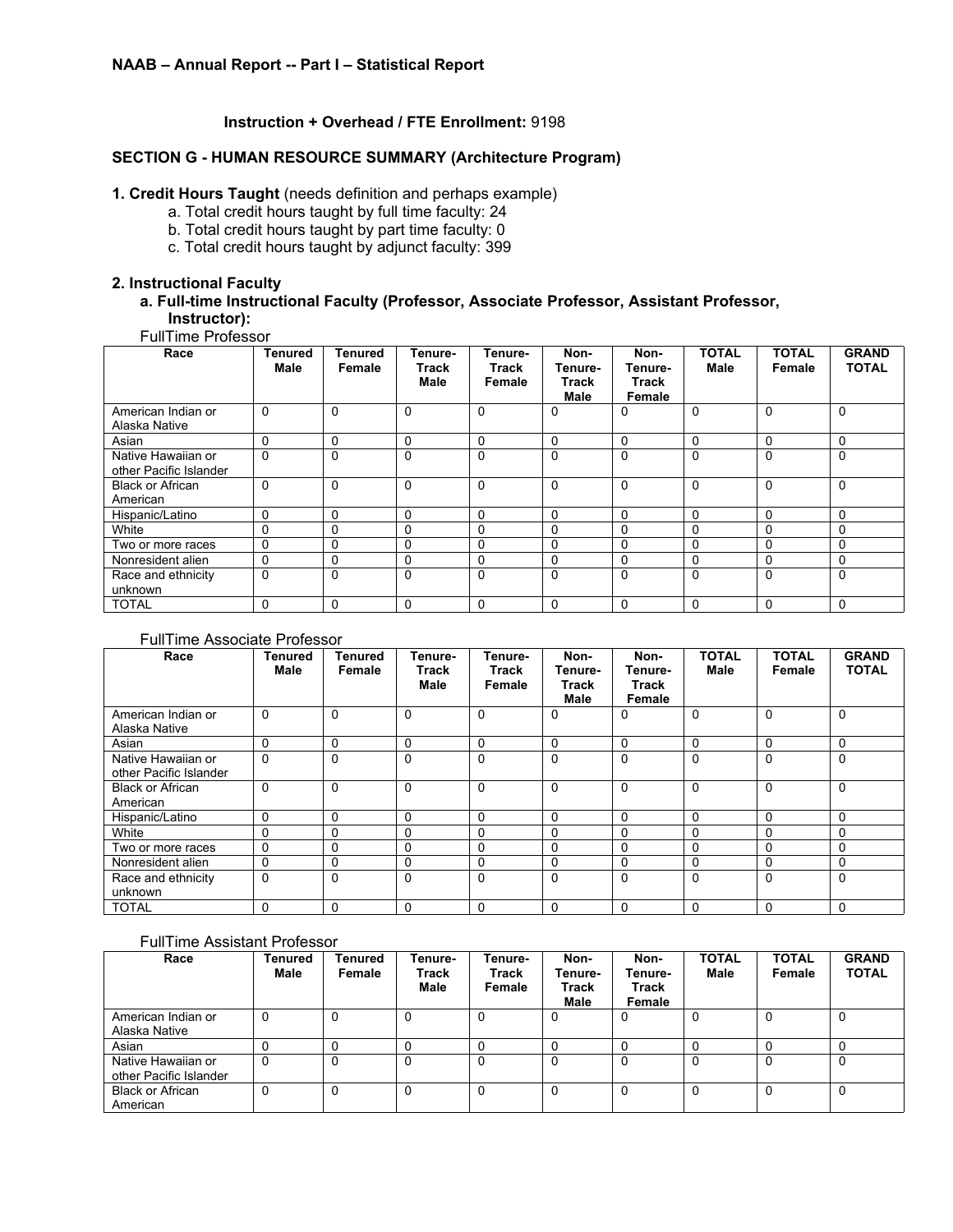| Hispanic/Latino    |   |  |    |  |  |
|--------------------|---|--|----|--|--|
| White              |   |  | x. |  |  |
| Two or more races  |   |  |    |  |  |
| Nonresident alien  |   |  |    |  |  |
| Race and ethnicity | v |  | τ. |  |  |
| unknown            |   |  |    |  |  |
| <b>TOTAL</b>       |   |  |    |  |  |

## **b. Part-Time Instructional Faculty (Professor, Associate Professor, Assistant Professor, Instructor).**

PartTime Professor

| Race                                         | <b>Tenured</b><br>Male | Tenured<br>Female | Tenure-<br><b>Track</b><br><b>Male</b> | Tenure-<br><b>Track</b><br>Female | Non-<br>Tenure-<br>Track<br><b>Male</b> | Non-<br>Tenure-<br>Track<br>Female | <b>TOTAL</b><br>Male | <b>TOTAL</b><br>Female | <b>GRAND</b><br><b>TOTAL</b> |
|----------------------------------------------|------------------------|-------------------|----------------------------------------|-----------------------------------|-----------------------------------------|------------------------------------|----------------------|------------------------|------------------------------|
| American Indian or<br>Alaska Native          | $\Omega$               | $\Omega$          | $\mathbf 0$                            | 0                                 | 0                                       | 0                                  | $\Omega$             | $\Omega$               | $\Omega$                     |
| Asian                                        | $\Omega$               | $\Omega$          | $\Omega$                               | 0                                 | 0                                       | 0                                  | 0                    | 0                      | 0                            |
| Native Hawaiian or<br>other Pacific Islander | $\Omega$               | $\Omega$          | $\Omega$                               | 0                                 | 0                                       | $\Omega$                           | $\Omega$             | 0                      | $\Omega$                     |
| <b>Black or African</b><br>American          | $\Omega$               | $\Omega$          | $\Omega$                               | 0                                 | $\mathbf 0$                             | $\Omega$                           | $\Omega$             | $\Omega$               | $\Omega$                     |
| Hispanic/Latino                              | 0                      | $\Omega$          | $\Omega$                               | 0                                 | 0                                       | $\Omega$                           | 0                    | 0                      | $\Omega$                     |
| White                                        | $\Omega$               | $\Omega$          | $\Omega$                               | 0                                 | 0                                       | $\Omega$                           | $\Omega$             | 0                      | $\Omega$                     |
| Two or more races                            | $\mathbf 0$            | $\Omega$          | $\mathbf 0$                            | 0                                 | 0                                       | $\Omega$                           | $\Omega$             | 0                      | $\Omega$                     |
| Nonresident alien                            | $\Omega$               | $\Omega$          | 0                                      | 0                                 | 0                                       | 0                                  | $\Omega$             | 0                      | $\Omega$                     |
| Race and ethnicity<br>unknown                | $\Omega$               | $\Omega$          | $\Omega$                               | 0                                 | $\Omega$                                | $\Omega$                           | $\Omega$             | $\Omega$               | $\Omega$                     |
| <b>TOTAL</b>                                 | 0                      | 0                 | 0                                      | 0                                 | 0                                       | 0                                  | $\Omega$             | 0                      | 0                            |

## PartTime Associate Professor

| Race                                         | <b>Tenured</b><br>Male | Tenured<br>Female | Tenure-<br>Track<br>Male | Tenure-<br>Track<br>Female | Non-<br>Tenure-<br>Track<br><b>Male</b> | Non-<br>Tenure-<br>Track<br>Female | <b>TOTAL</b><br>Male | <b>TOTAL</b><br>Female | <b>GRAND</b><br><b>TOTAL</b> |
|----------------------------------------------|------------------------|-------------------|--------------------------|----------------------------|-----------------------------------------|------------------------------------|----------------------|------------------------|------------------------------|
| American Indian or<br>Alaska Native          | $\Omega$               | $\Omega$          | $\Omega$                 | 0                          | 0                                       | $\Omega$                           | $\mathbf 0$          | $\Omega$               | $\Omega$                     |
| Asian                                        | 0                      | $\Omega$          | $\Omega$                 | 0                          | 0                                       | $\Omega$                           | 0                    | 0                      | 0                            |
| Native Hawaiian or<br>other Pacific Islander | $\mathbf{0}$           | $\mathbf 0$       | $\mathbf 0$              | 0                          | 0                                       | $\Omega$                           | $\Omega$             | 0                      | $\Omega$                     |
| <b>Black or African</b><br>American          | $\Omega$               | $\Omega$          | $\Omega$                 | 0                          | $\Omega$                                | $\Omega$                           | $\Omega$             | 0                      | $\Omega$                     |
| Hispanic/Latino                              | 0                      | $\Omega$          | $\mathbf 0$              | 0                          | 0                                       | 0                                  | 0                    | 0                      | $\Omega$                     |
| White                                        | $\Omega$               | $\Omega$          | 0                        | 0                          | 0                                       | 0                                  | 0                    | 0                      | $\Omega$                     |
| Two or more races                            | $\mathbf 0$            | $\mathbf 0$       | $\mathbf 0$              | 0                          | 0                                       | $\mathbf 0$                        | 0                    | 0                      | 0                            |
| Nonresident alien                            | 0                      | $\Omega$          | 0                        | 0                          | 0                                       | 0                                  | 0                    | 0                      | 0                            |
| Race and ethnicity<br>unknown                | $\Omega$               | $\Omega$          | $\Omega$                 | 0                          | 0                                       | $\mathbf{0}$                       | $\Omega$             | $\Omega$               | $\Omega$                     |
| <b>TOTAL</b>                                 | $\Omega$               | $\Omega$          | $\Omega$                 | $\Omega$                   | $\Omega$                                | $\Omega$                           | $\Omega$             | $\Omega$               | $\Omega$                     |

## PartTime Assistant Professor

| Race                                | <b>Tenured</b><br>Male | Tenured<br>Female | Tenure-<br><b>Track</b><br>Male | Tenure-<br>Track<br>Female | Non-<br>Tenure-<br>Track<br>Male | Non-<br>Tenure-<br><b>Track</b><br>Female | <b>TOTAL</b><br>Male | <b>TOTAL</b><br>Female | <b>GRAND</b><br><b>TOTAL</b> |
|-------------------------------------|------------------------|-------------------|---------------------------------|----------------------------|----------------------------------|-------------------------------------------|----------------------|------------------------|------------------------------|
| American Indian or<br>Alaska Native | ັບ                     |                   | υ                               |                            | v                                |                                           |                      |                        |                              |
| Asian                               |                        |                   | υ                               |                            |                                  |                                           |                      |                        |                              |